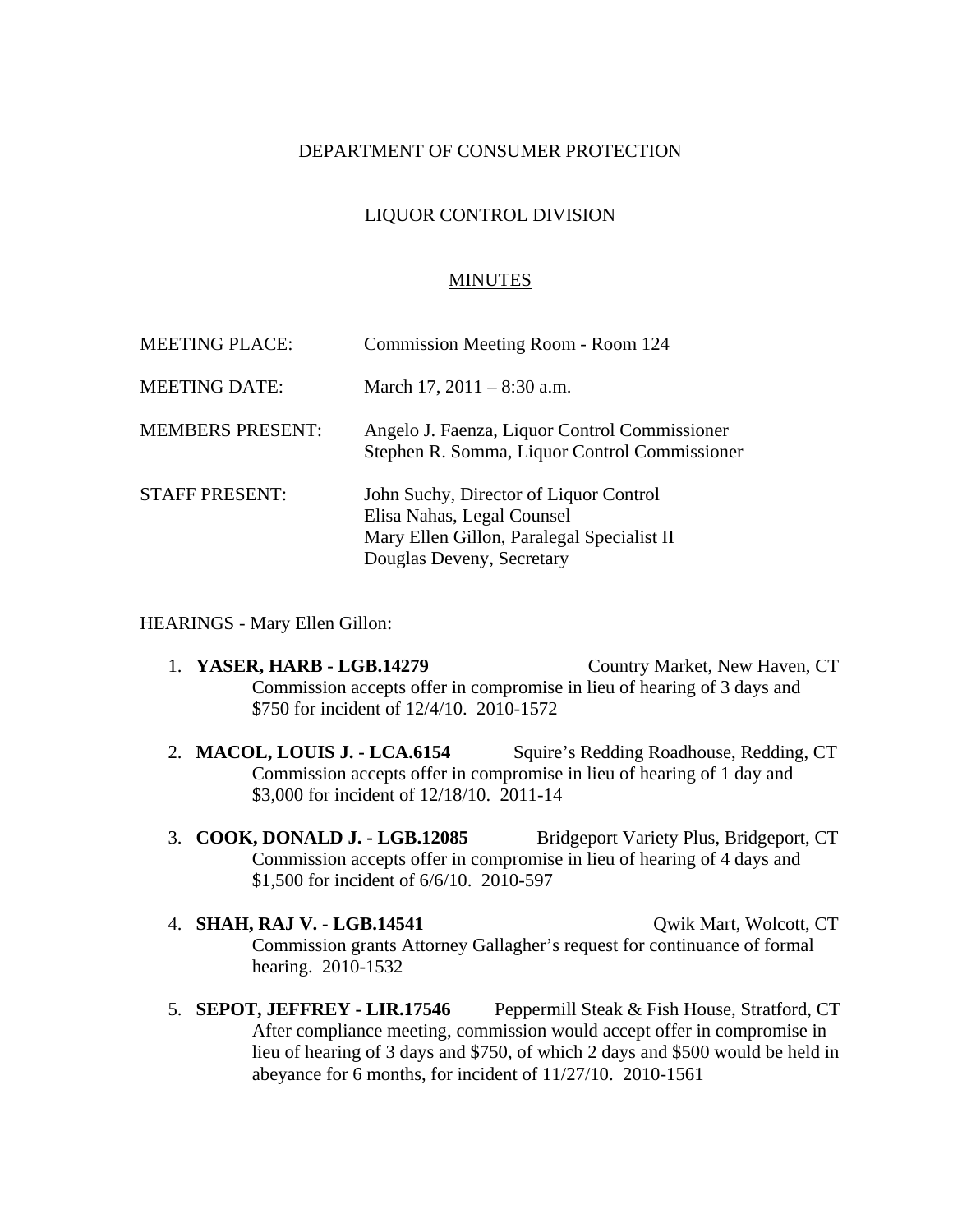Liquor Control Minutes March 17, 2011 Page 2 of 5

# 6. **PATANAUD, MARY - LIP.12053** Pomfret Spirit Shop, Pomfret, CT After compliance meeting, commission would accept offer in compromise in lieu of hearing of 3 days and \$750, of which 2 days and \$500 would be held in abeyance for 6 months, for incident of 6/4/10. 2010-600

### 7. **GOMEZ, IVAN - LRW.3960**

La Sorpressa y Mas Restaurant & Bakery, Norwalk, CT After compliance meeting, commission would accept offer in compromise in lieu of hearing of 2 days for incident of 6/6/10. 2010-906

### 8. **MARCUS, NICOLE M. - LIR.18081**

Savin Rock Roasting Company, Stratford, CT After compliance meeting, commission would accept offer in compromise in lieu of hearing of 3 days and \$750, of which 2 days and \$250 would be held in abeyance for 6 months, for incident of 11/28/10. 2010-1548

# 9. **DELMONICO, ASSUNTA – LCA.7065**

Crown Street Bar & Grill, New Haven, CT After compliance meeting, commission would accept offer in compromise in lieu of hearing of 60 days and \$5,000 for incident of 8/21/10. 2010-795, 2010-1038, 2010-1431

10. **KOURPOUANIDIS, GEORGE N. - LCA.6536** Crystal Café, Danbury, CT After compliance meeting, commission takes no further action on incident of 9/7/09. 2010-852

11. **KLINGER, LISA - LGB.14442** The Fresh Market of Connecticut, Westport, CT After compliance meeting, commission would accept offer in compromise in lieu of hearing of 3 days and \$750, of which 2 days and \$250 would be held in abeyance for 6 months, for incident of 9/25/10. 2010-1063

12. **PUGLISI, FRANK - LIR.17515** Peep's All-In Café, Wallingford, CT After compliance meeting, commission takes no further action on incident of 7/13/10. 2010-812

### PROVISIONAL PERMITS:

### **13. CUNNINGHAM, ANDREW J. – LIR.18324**

New Haven Country Club, Hamden, CT Commission approves to issue provisional permit upon receipt of stipulated agreement, \$500 fee, cancel permit LIR.18087, return and review of CSBI. NOTE: patio form must be sign by health official before endorsement.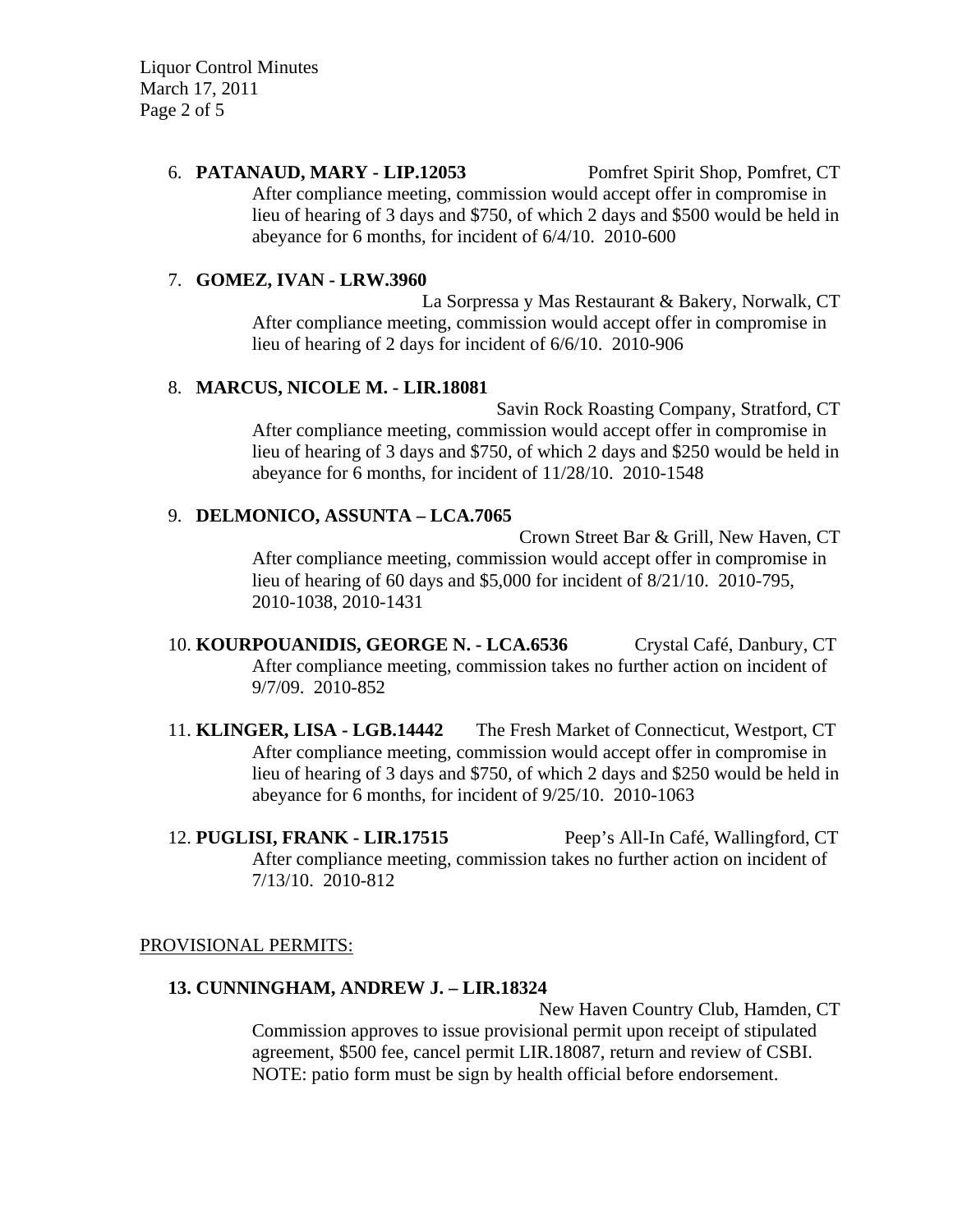Liquor Control Minutes March 17, 2011 Page 3 of 5

> **14. SAADA, OLA – LGB.14634** Mike's Supermarket & Convenience, Bridgeport, CT Commission approves to issue provisional permit upon receipt of stipulated agreement, \$500 fee, cancel permit LGB.13932, bill of sale, seller's affidavit, executed copy of lease, LLC documents/articles of organization, CT sales and use tax certificate, financial affidavit. Commission approves request allowing wholesalers to extend credit while operating with provisional.

### PROVISIONAL PERMIT EXTENSIONS:

#### **15. BRUNO, WILSON J. – LGB.14519.P.CW**

El Progresso Mini Market, Stamford, CT Commission approved request to extend provisional permit.

#### **16. GONZALEZ, LUIS J. – LGB.14549.P.CW**

Hope Fresh Food Market, Stamford, CT Commission approved request to extend provisional permit.

- **17. KUMAR, NARINDER LGB.14542.P.CW.C** West Main Variety, Stamford, CT Commission approved request to extend provisional permit.
- 18. **HALIM, AHMED ABDEL LIR.18200.P.CW** Casablanca, Brookfield, CT Commission approved request to extend provisional permit.

### 19. **BROWN, MONICA R. – LIP.14783.P.CW**

No 109 Cheese and Wine, Ridgefield, CT Commission approved request to extend provisional permit.

20. **GREEN, ROBERT K. – LIH.1778.P.CW.B** Groton Inn and Suites, Groton, CT Commission approved request to extend provisional permit.

### 21. **BEKIARIS, ALEXANDER – LCA.7201.P.CW**

Olympic Pizza Restaurant, Norwich, CT Commission approved request to extend provisional permit.

#### FINAL PERMITS:

- 22. **VISION WINE & SPIRITS LLC LSL.1317** Secaucus, NJ Commission approved to issue final permit.
- 23. **JULIAN HARD CIDER LLC LSW.615** Milton Freewater, OR Commission approved to issue final permit.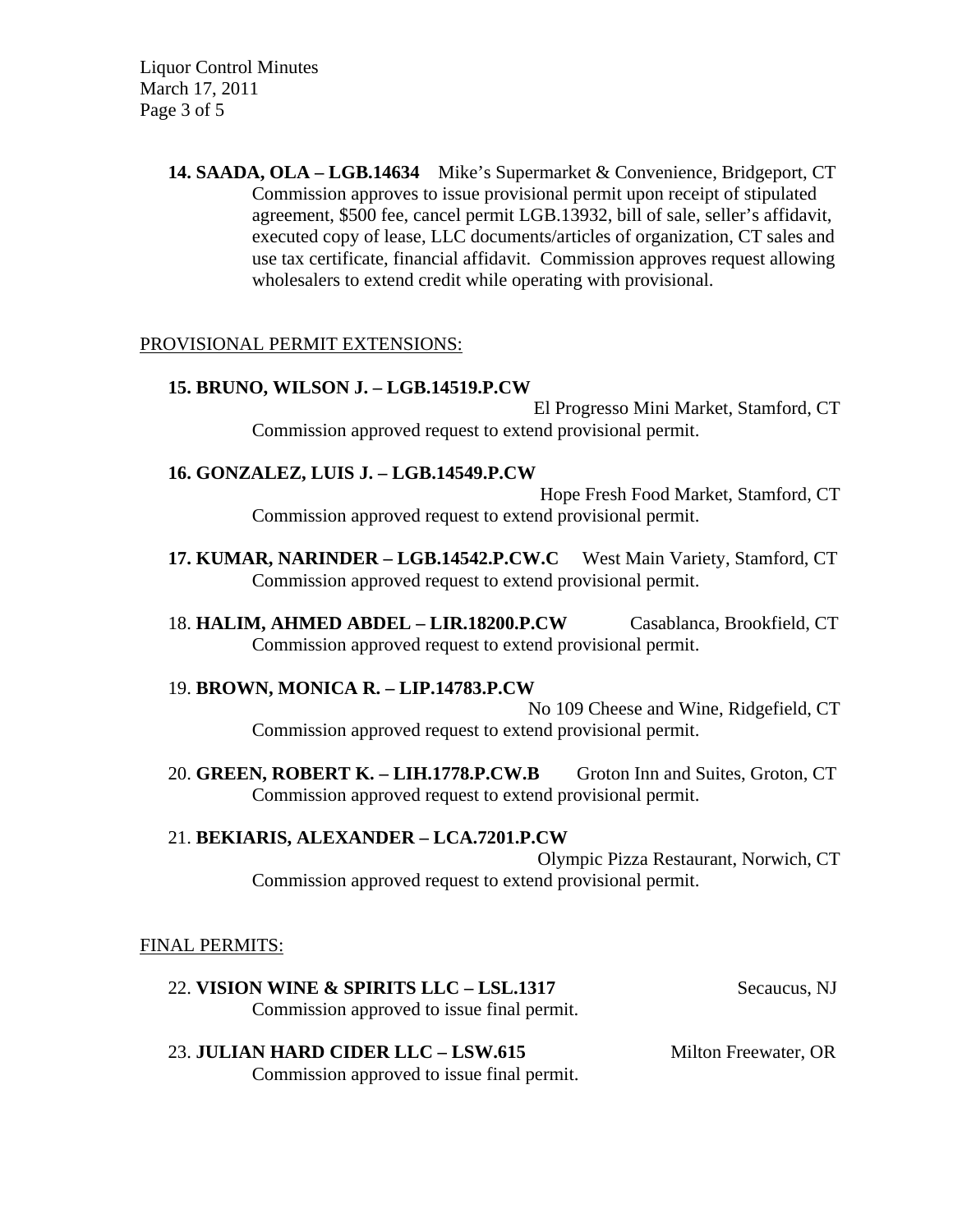Liquor Control Minutes March 17, 2011 Page 4 of 5

> 24. **DEOLIVEIRA, RODRIGO A. – LRW.4814** Brooklyn Pizza, Brooklyn, CT Commission approves to issue final permit equipment list, CT sales and use tax permit, lease in name of LLC, 8x10 photos (dining area, signage about non-consumption of alcohol at eating counter).

> 25. **COLEMAN, SEAN M. – LCT.324** Beachside Catering LLC, Groton, CT Commission approved to issue caterer's permit.

#### 26. **CHEN, XIAO YAN – LIR.18288**

Golden Chopsticks Chinese Restaurant Inc, Hamden, CT Commission approved to issue final permit.

- 27. **ITSOU, STEPHEN S. LRW.4811** Paper Birch Restaurant, Chaplin, CT Commission approved to issue final permit.
- 28. **PALMIERI, ANDREW E. LRW.4815.P** Palmieri's Pizza, Putnam, CT Commission approves to issue final permit equipment list, CT sales and use tax permit, lease in name of LLC, publication notice.

29. **ARAUJO, FRANK – LCA.7184** Metro Lounge, Ansonia, CT Commission approved to issue final permit.

30. **SOUSA, CARLOS R. – LIR.18175** Bem Brazil Restaurant, Hartford, CT Commission approved to issue final permit. Endorse no bar. Commission approved request for one unisex bathroom due to hardship.

#### 31. **TELESCO, ROSEANN L. – LGB.14566**

Civic's Grocery Store LLC, Waterbury, CT Commission approves to issue final permit upon receipt of assignment of lease to Rose Telesco by Rojos Jorge and landlord's consent to assignment.

#### OTHER:

32. **RODRIGUEZ, KENNETH T. – LRW.4806** Seven Bar Grille, Hartford, CT Commission approved request to amend permit type from LRW to LIR. OK to transfer fees. NEED: Additional \$750 fees for restaurant liquor permit, new permit number and new placard.

# 33. **PARADIS, BRYAN M. – LIR.18143.P** Joe Pizza, Simsbury, CT Commission approved request for transfer of stock and Ron J. Nese as substitute permittee.

34. **BERGERON, COREY J. – LIR.16814** 99 Restaurant & Pub, Enfield, CT Commission approved Tim Tierney as substitute permittee.